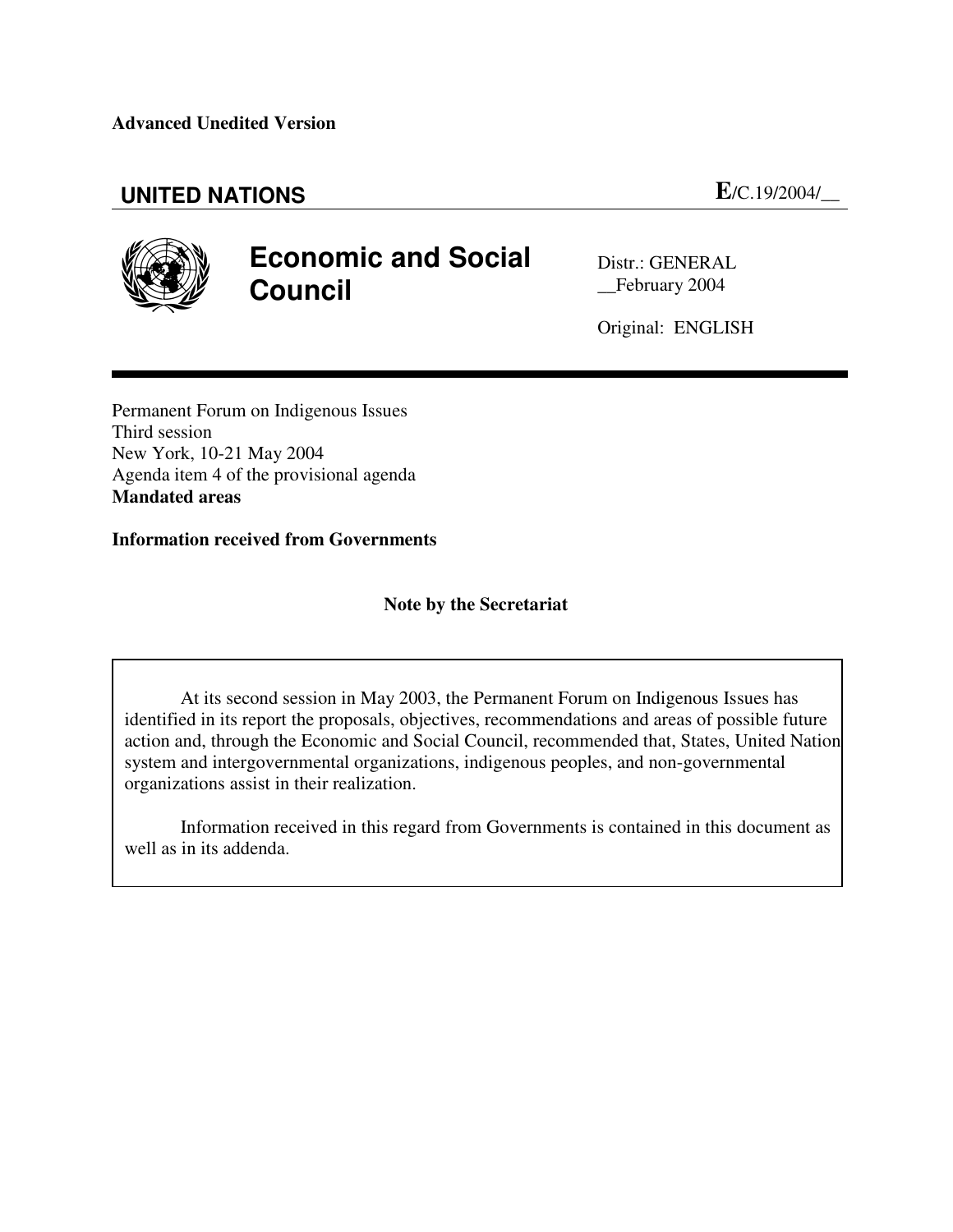# **Canada**

# Responses to Recommendations to States Made in the Report of the Second Session of the Permanent Forum on Indigenous Issues

# **Data collection**

# *Draft recommendation submitted by the Rapporteur (from document E/C.19/2003/L.6)*

1. The Permanent Forum on Indigenous Issues takes account of the diversity of national experience with surveys, censuses and other data and information collection systems as applied to indigenous peoples, and in view of the urgent need for disaggregated data on indigenous peoples within all of the mandated areas for developing and streamlining the policies and guidelines of the work of United Nations agencies, funds and programmes, and also in view of the complexities of producing coherent data, reiterates the recommendation made at its first session to organize a workshop on the subject, and recommends that the Economic and Social Council adopt the draft decision contained in document E/C.19/2003/L.5.

# *Canadian reponse:*

2. Dan Beavon, Director, Research and Analysis, Indian and Northern Affairs Canada (INAC), attended the Permanent Forum's workshop on the collection of data concerning indigenous peoples, 19-21 January 2004. The mandate of the Research and Analysis Directorate is to undertake research in order to inform INAC's policy development and decision-making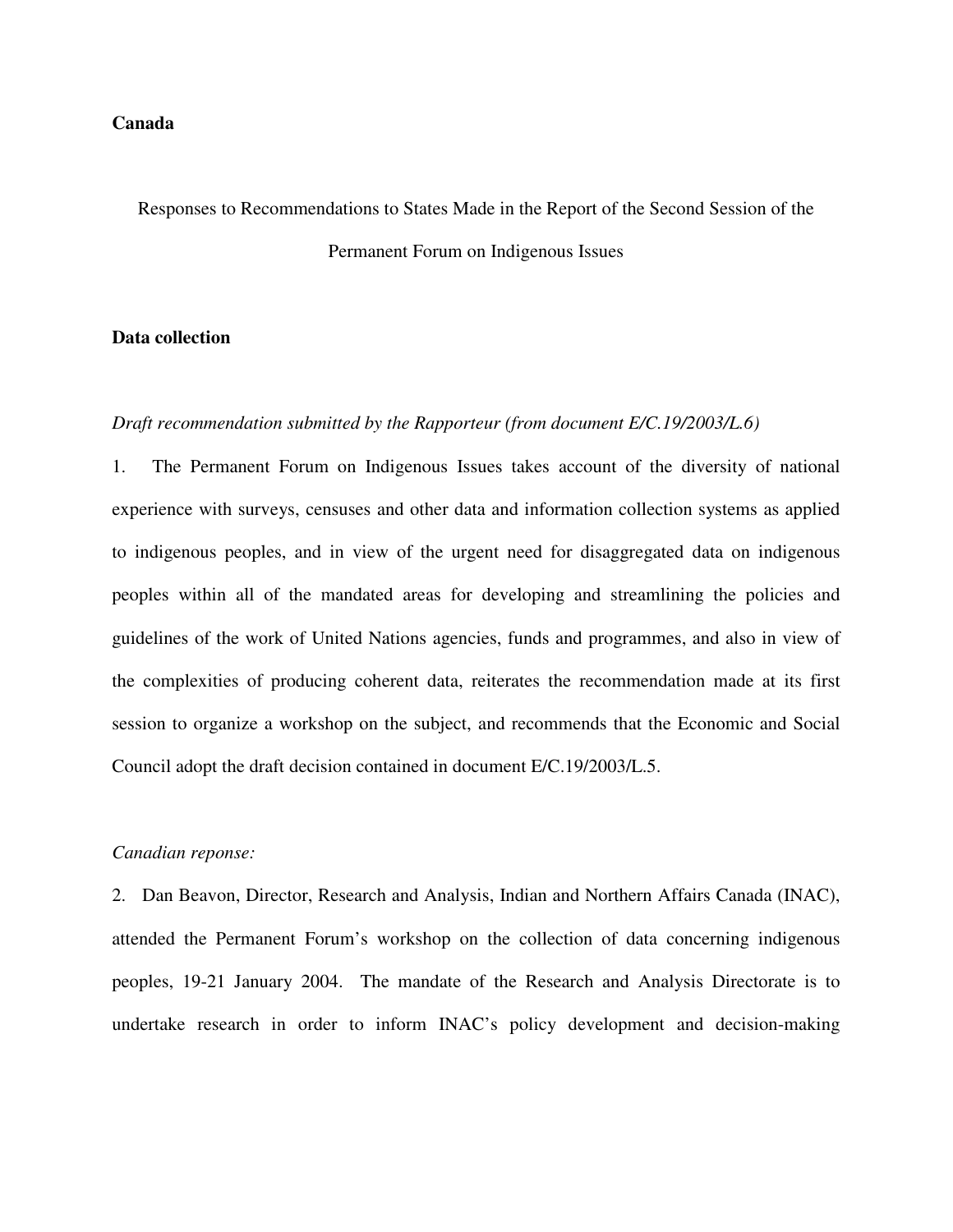regarding First Nations and northern peoples of Canada. The motivating question guiding their research is "How can the quality of life be improved for individuals and their communities?"

# **Economic and social development**

# *Draft recommendation submitted by the Rapporteur (from document E/C.19/2003/L.13/Rev.1)*

3. The Forum notes that indigenous peoples are increasingly confronted with issues and problems related to more urban characteristics, such as access to adequate housing, services and infrastructure in human settlements. It therefore invites Governments and local authorities to adopt policies and take necessary measures to meet the changing needs of indigenous peoples within the global process of the urban/rural dynamics and continuum. The Forum also recommends that United Nations agencies, funds and programmes increase their focus on this global trend and take actions in their respective areas of work so as to positively affect indigenous peoples. It requests the United Nations system, especially the United Nations Centre for Human Settlements, to submit a report on policies and programmes in this area to the Forum, and to participate in a dialogue with the Forum at its third session.

# *Canadian Response*

4. The Urban Aboriginal Strategy (UAS) was introduced in 1998 as part of *Gathering Strength: Canada's Aboriginal Action Plan* to address, in partnership with stakeholders, the serious socio-economic needs of urban Aboriginal people. The Strategy is designed to improve policy development and program coordination at the federal level and with other levels of government. The intent of the UAS is to reduce the level of disparity that urban Aboriginal people currently face.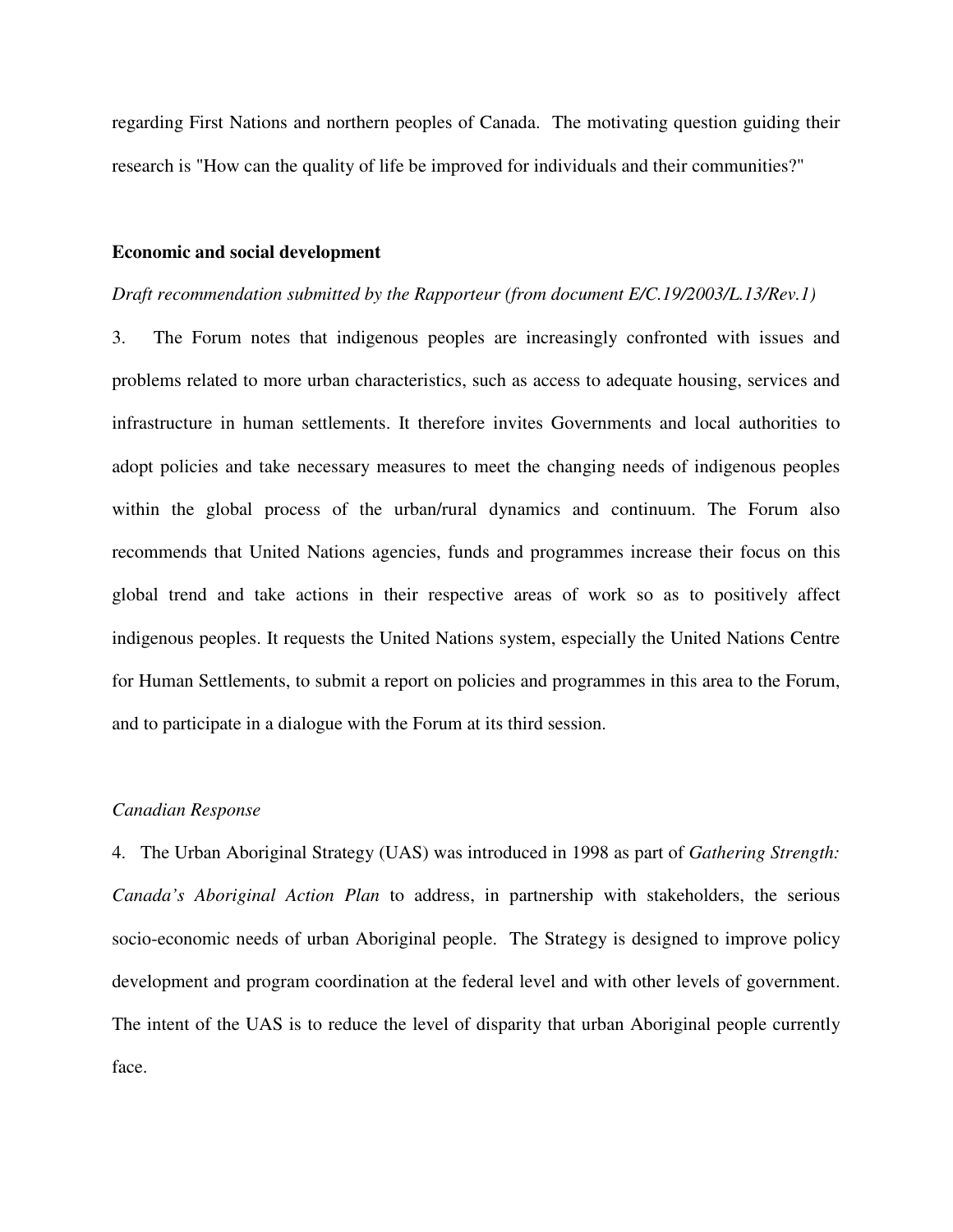5. The Government of Canada currently provides about \$270 million each year in programming and services that are directed to Aboriginal people living in urban centres across Canada. Through the UAS, the federal government is working to engage all stakeholders to cooperate to address the socio-economic issues facing urban Aboriginal people today.

6. The Urban Aboriginal Strategy is also meant to better coordinate federal programs and services directed to urban Aboriginal people by the Government of Canada so as to maximize existing investments and to identify ways of working more effectively to address the needs of urban Aboriginal Canadians.

7. New funding for the UAS in the 2003 Budget will be allocated to pilot projects in eight priority urban centres: Vancouver, Edmonton, Calgary, Saskatoon, Regina, Winnipeg, Thunder Bay and Toronto. These pilot projects will test new ideas on how to better respond, through partnership, to the local needs of urban Aboriginal people.

#### *Draft recommendation submitted by the Rapporteur (from document E/C.19/2003/L.13/Rev.1)*

8. The Forum recommends to States and the United Nations system the implementation of projects of agriculture, fishing, forestry, and arts and crafts production to diversify productive activities and family income sources and to contribute to reducing, according to their own will, the levels of internal and external migration of indigenous peoples, and to providing capacity-building in those areas, by: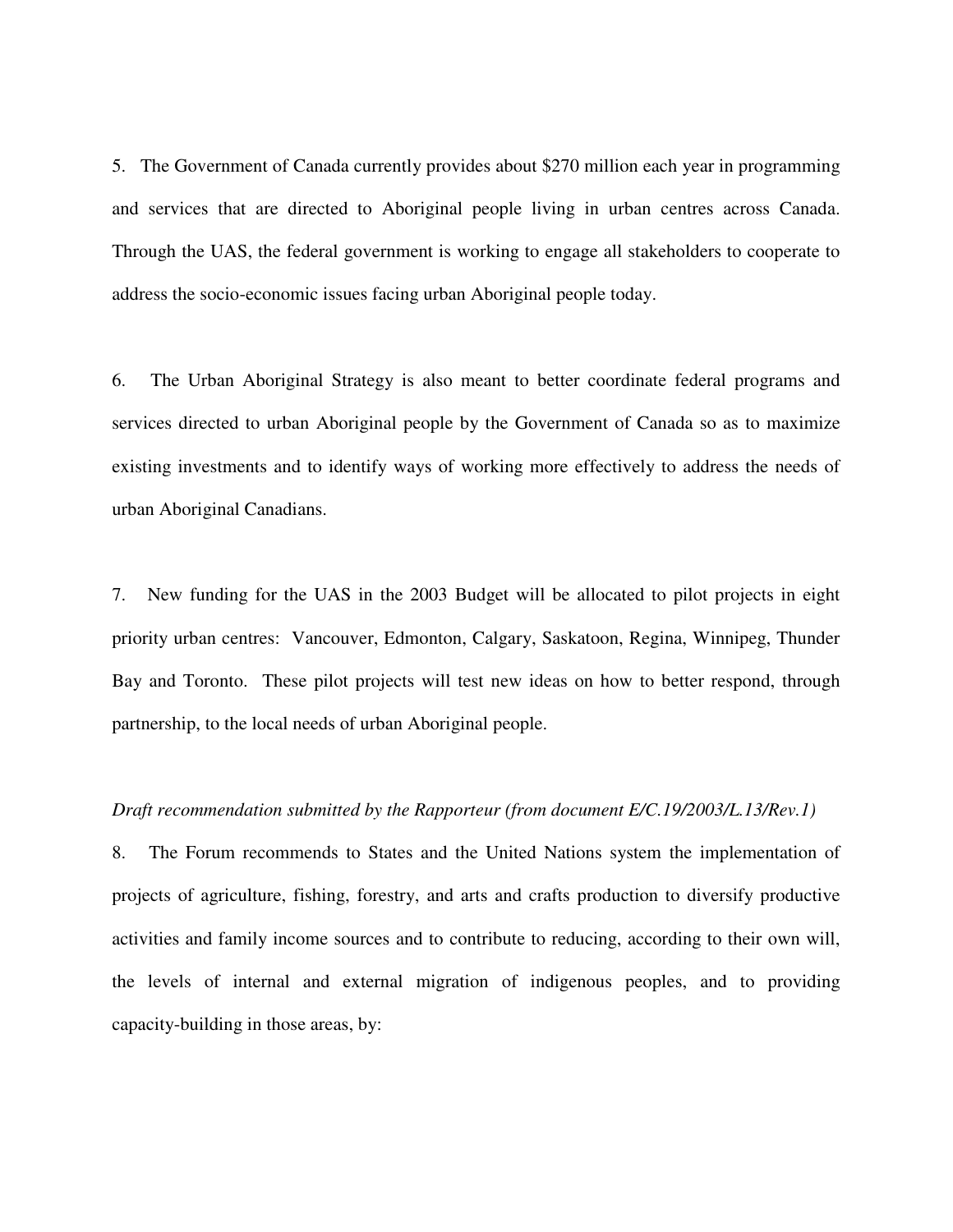- (a) Promoting the knowledge, application and dissemination of appropriate technologies and indigenous peoples' local products with certificates of origin to activate product activities, as well as the use, management and conservation of natural resources;
- (b) Strengthening the capacities and potential of local human resources to train agricultural, fishery and forestry promoters that respond efficiently to the necessities of the families beneficiaries;
- (c) Strengthening the institutional and entrepreneurial capacity of organizations of indigenous peoples to design operative and effective strategies so as to achieve sustainable development for the indigenous peoples of the world.

# *Canadian Response*

9. A commitment to direct economic development initiatives will result in more jobs for Aboriginal Canadians, and our government has therefore increased this commitment from \$25 million to more than \$120 million over the last several years. That investment, in turn, has leveraged over \$400 million in economic activity - in jobs, experience and investment in Aboriginal communities. It has led to real change and made a real difference in the quality of life of Aboriginal peoples.

10. Canada's current opportunity, market-driven programming approach has had some success. There are now over 30,000 businesses in Canada owned and operated by Aboriginal people. This represents an annual growth rate for Aboriginal-owned businesses of 8.5 per cent which far exceeds the non - Aboriginal business growth rate of 1.9 per cent.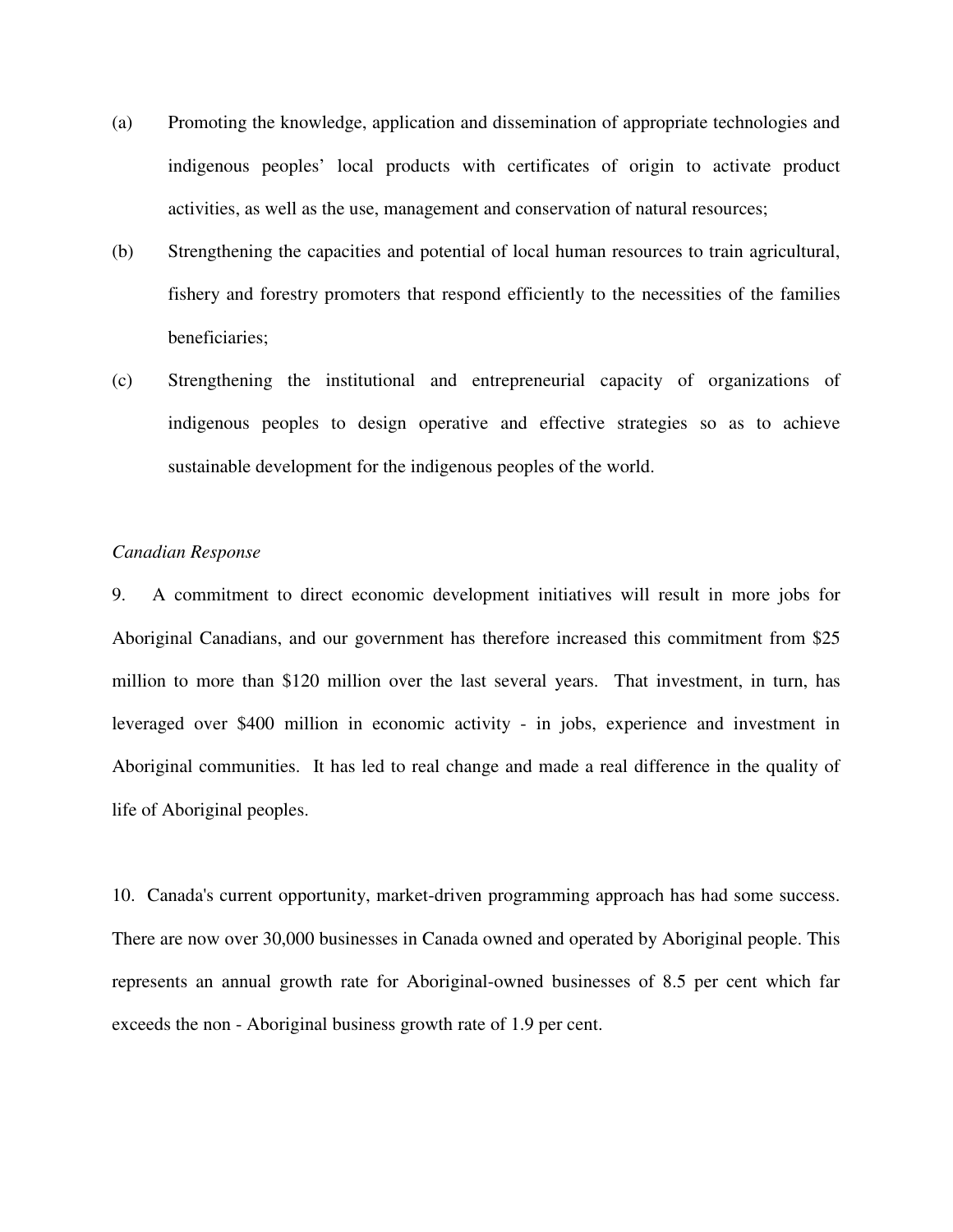11. In recognition of the barriers that Aboriginal people face when starting and operating a business, Canada has established a national network of 54 aboriginal financial institutions. These community- managed corporations fulfill the role of developmental lender and service provider, and have loaned more than \$600 million to aboriginal entrepreneurs. Canada has also organized an Aboriginal International Business Development committee to work with Aboriginal entrepreneurs to develop strategies to enhance trade and market access throughout the world.

12. An example of targeted investment is Aboriginal Business Canada, through which the Government of Canada administers \$30 million annually in business development programming designed for all Aboriginal people, based on five priorities - Youth, Innovation, Trade and Market Expansion, Tourism, and Strengthening Aboriginal Financial and Business Organizations.

13. Since 1996, Aboriginal Business Canada has assisted with the start-up of nearly 1000 new Aboriginal businesses, and has invested in over 4400 business development projects, leveraging \$2 from other sources for every \$1 it contributes. Between 1996 and 2000, clients of Aboriginal Business Canada have created over 2,600 jobs, with the majority of these employees being of Aboriginal heritage.

14. In 1999 the federal government established its Aboriginal Human Resource Strategy with \$1.6 billion in resources over 5 years, to create the opportunity for Aboriginal communities to make a real difference in the economic future of hundreds of thousands of Aboriginal children.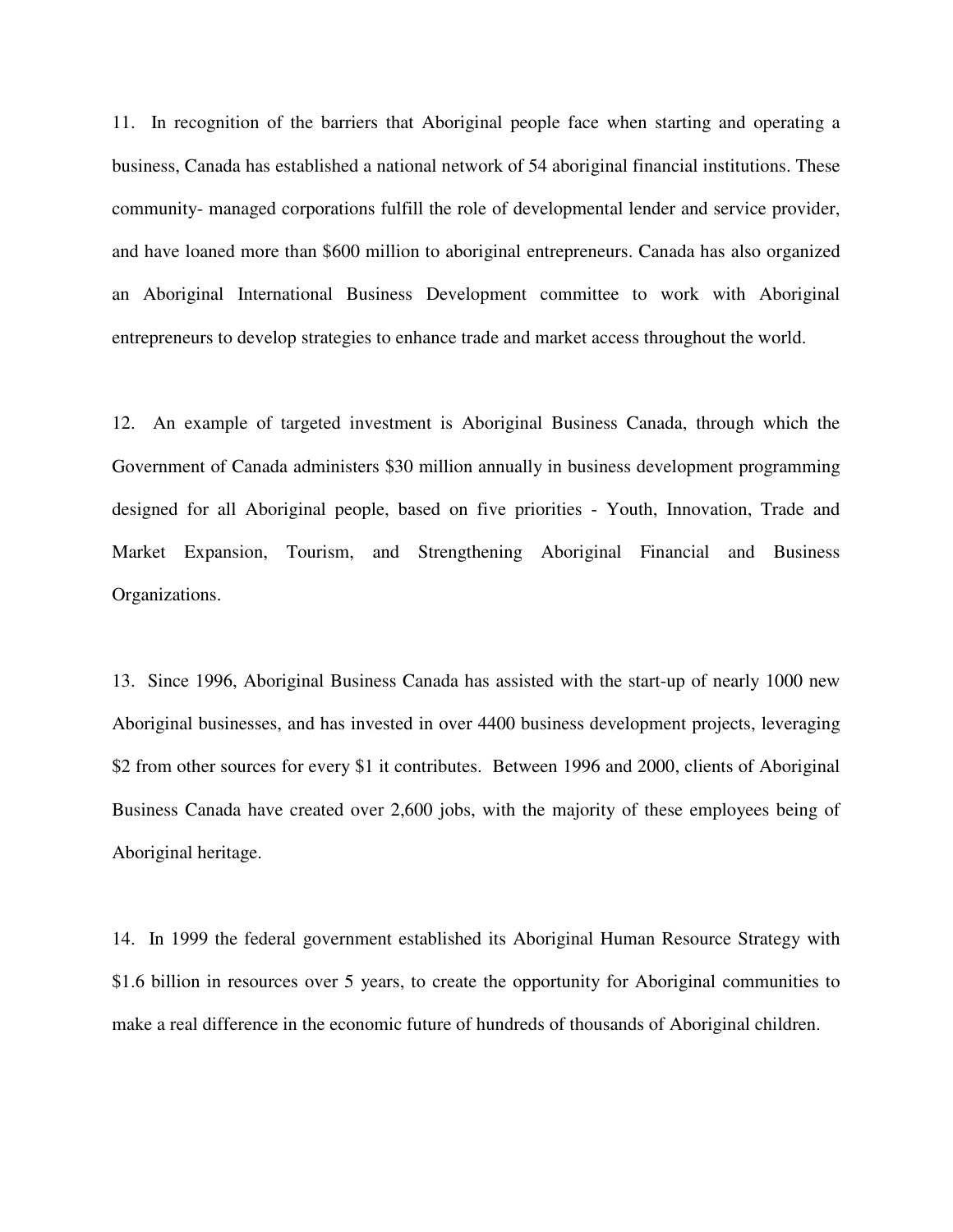Under this five year strategy, implemented in 1999, the Government has reached agreements with 79 Aboriginal organizations to design and deliver employment programs and services that meet their own particular needs and priorities. This includes specific labour market measures to help Aboriginal people prepare for, obtain and maintain employment, as well as build capacity within communities. It also includes funding for First Nations and Inuit child care, and initiatives for Aboriginal youth and persons with disabilities.

15. In 1999 the Government of Canada provided a \$21 million package of measures designed to improve business development opportunities for Aboriginal peoples in Canada. It includes initiatives to provide access to capital, create an Aboriginal Business Services Network, and enhance delivery of existing business support programs to Aboriginal entrepreneurs and organizations.

16. On a regional level, INAC is also very active in capacity-building initiatives. In British Columbia, for example, such initiatives often flow from the relationship developed between First Nations and the federal government through treaty negotiations.

17. The BC Capacity Initiative's (BCCI) objective is to enhance the capacity and expertise of First Nations who have asserted Aboriginal title to prepare to negotiate and implement land and resource components of their Aboriginal claims settlements. \$5 million was allocated per year from 1999 to 2001, and since 2002, \$5.25 million has been allocated per year to the BCCI to fund a total of 319 capacity building projects up to the end of March 2004. Projects include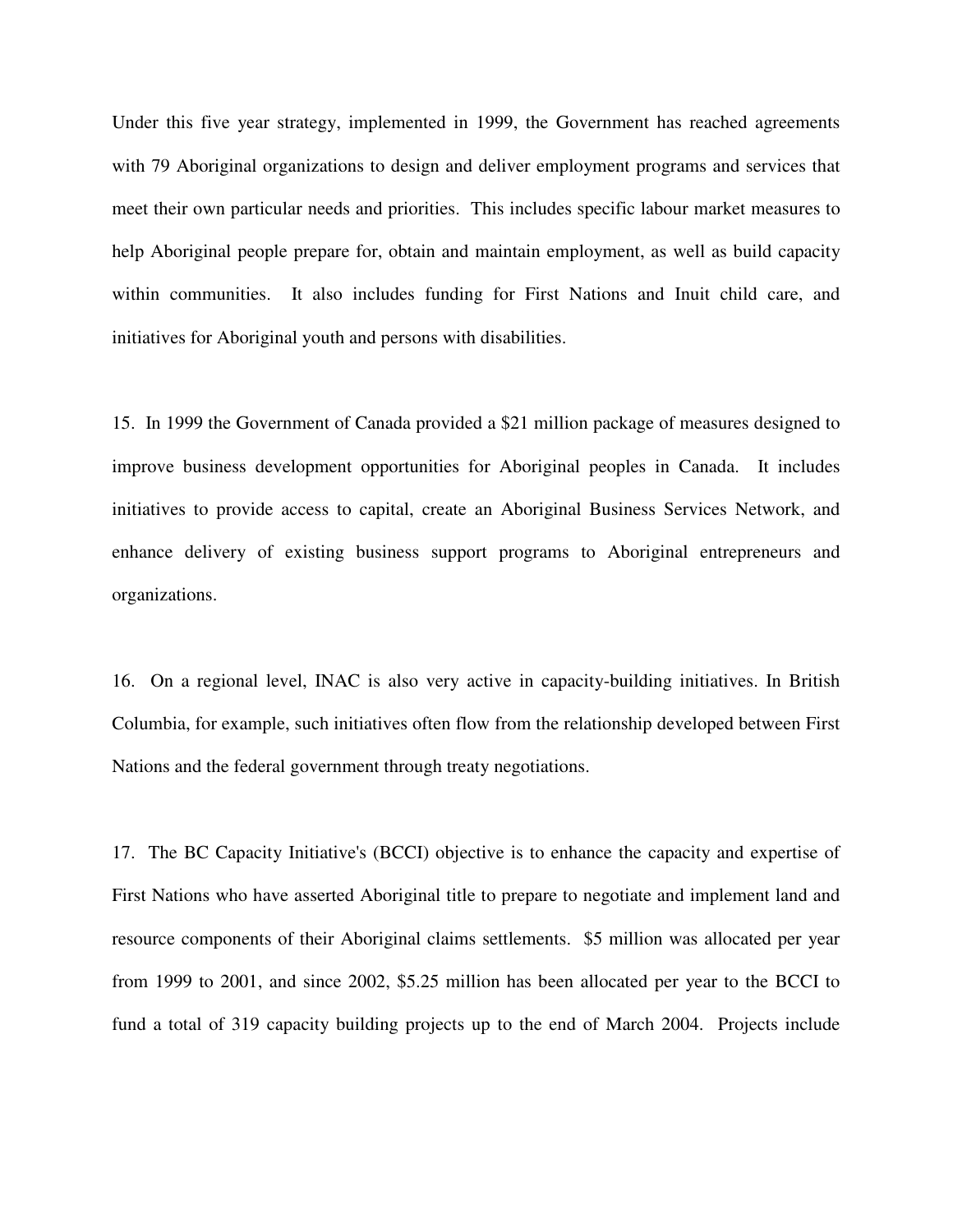strategic plans, consultation practices, traditional use studies, GIS applications, Land Stewardship and other First Nations initiatives.

18. In addition, Treaty Related Measures (TRMs) are available to First Nations within the BC treaty process. TRMs are federal-provincial cost-shared negotiating tools used within the BC treaty process to remove identified obstacles to the negotiations, thereby expediting the negotiation process. They are time-limited measures used strategically to: accelerate negotiations; preserve negotiation options regarding Crown or private lands; take advantage of time-sensitive economic and cultural opportunities that provide First Nations with temporary pre-treaty access to anticipated treaty benefits; and prepare First Nations to implement treaty settlements by enhancing their role on anticipated treaty settlement lands and in governance. To date Canada, BC and First Nations have negotiated and implemented 86 TRMs (72% of which are now completed). As of January 2004, 23 of the 34 treaty tables that are in the Agreement-in-Principle (AiP) stage of negotiations have utilized TRMs. The most commonly used TRMs involve land/resource and economic studies. First Nation participation in land and resource management processes within claimed territories and development measures in support of First Nations self-government are also frequently deployed. Two provincial Crown land protection measures and seven private land acquisitions have also been negotiated and implemented. To date, Canada's financial commitment to these TRMs (from 2000-2001 to 2003-2004) is \$14.33 million.

*Draft recommendation submitted by the Rapporteur (from document E/C.19/2003/L.13/Rev.1)*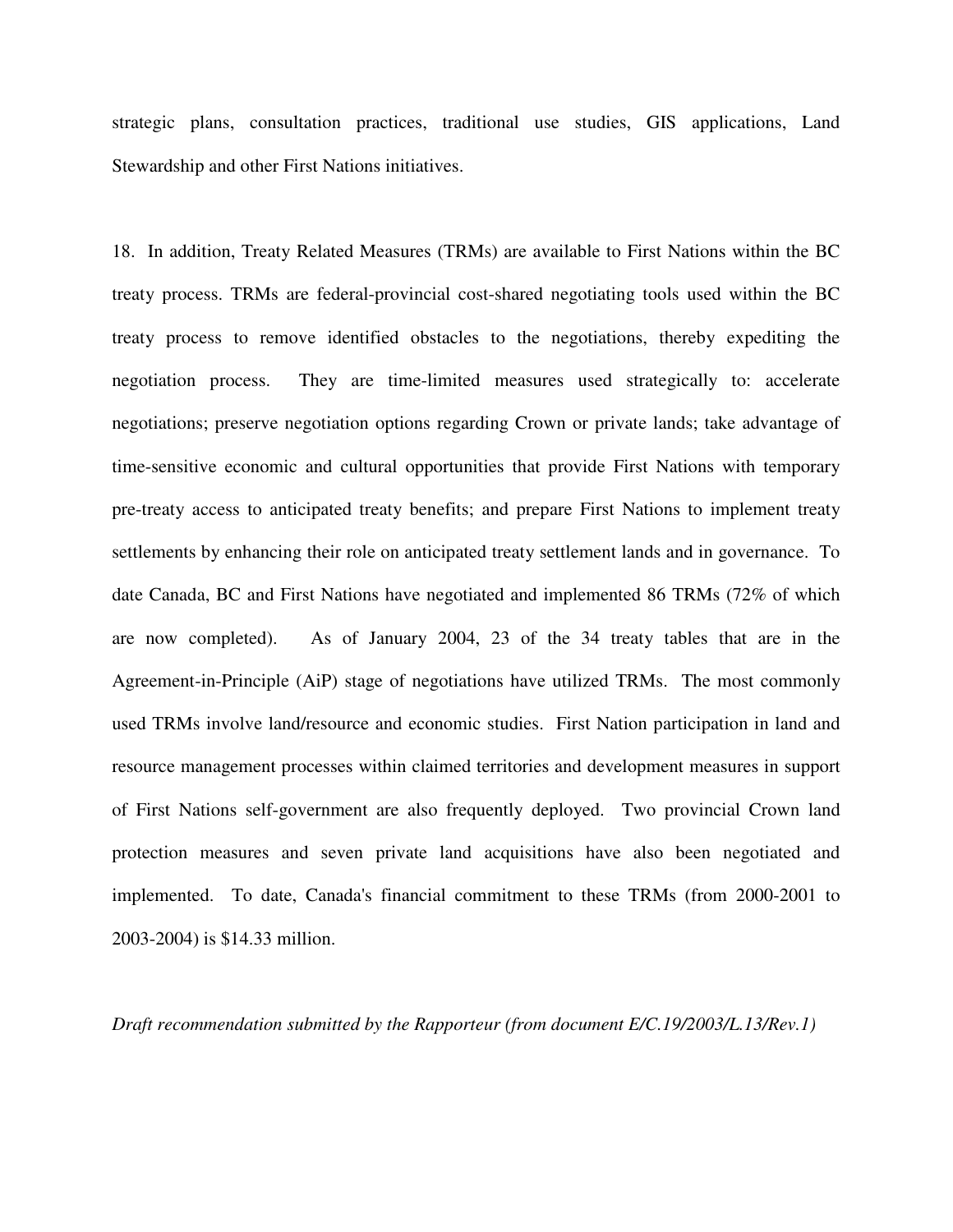19. The Forum recommends to Governments the design and implementation of mechanisms for resolving the problems related to land tenure and access to credits, with quality and efficiency and without affecting indigenous peoples.

#### *Canadian Response*

20. DIAND's Claims and Indian Government Sector (CIG) manages the negotiations, settlement and implementation of comprehensive and specific land claims agreements, as well as special claims settlements and self-government arrangements. Negotiations are between Aboriginal groups, the federal government and, in areas affecting its jurisdiction and interests, the relevant province or territory. In these negotiations, Canada ensures that the interests of Aboriginal and non-Aboriginal people are respected, and, if affected, are dealt with fairly. Land claims settlements and self-government arrangements bring opportunities for economic growth and a more promising future for Aboriginal people and for all Canadians.

21. The federal government negotiates two types of land claims:

• comprehensive land claims, based on the concept of continuing Aboriginal rights and title which have not been dealt with by treaty or other legal means;

specific claims arising from alleged non-fulfilment of treaties and other lawful obligations or from the alleged improper administration of lands and other assets under the *Indian Act*. Special claims are those technically "outside" the normal comprehensive or specific claims processes for legal reasons, but that obviously have good foundations in fact.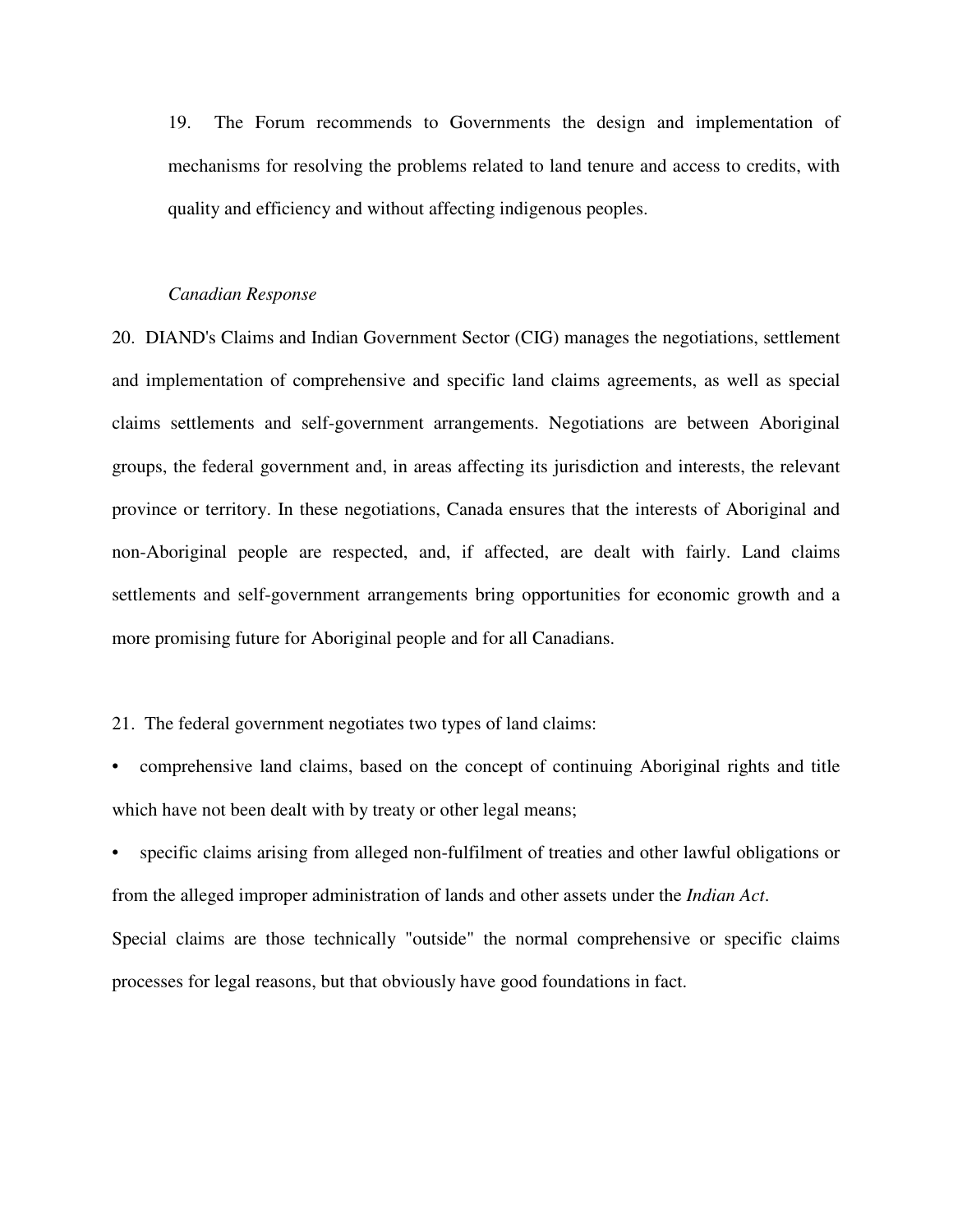22. Self-government agreements set out practical and workable arrangements for Aboriginal people to implement the inherent right of self-government and assume responsibility and control over matters internal to their communities and integral to their unique cultures, identities, traditions, languages and institutions.

23. **For more information on Canadian claims processes, please see the INAC publication: "Resolving Aboriginal Claims: A Practical Guide to Canadian Experiences" which will be forwarded to the Secretariat of the Permanent Forum on Indigenous Issues.**

*Draft recommendation submitted by the Rapporteur (from document E/C.19/2003/L.13/Rev.1)*

24. The Forum recommends that States where indigenous peoples live formulate and implement public policies with gender and ethnic considerations, taking into account the multicultural and multi-ethnic composition of their populations.

# *Canadian Response*

25. The Canadian Constitution, through the *Canadian Charter of Rights and Freedoms* (the *Charter*) which forms part of the *Constitution Act, 1982*, guarantees fundamental equality rights to all Canadians. Section 15 of the *Charter* guarantees every individual the right to equality before and under the law and the right to equal protection and benefit of the law without discrimination based on race, national or ethnic origin, colour, religion, sex, age or mental or physical disability. Section 28 of the *Charter* confirms that the rights and freedoms of the *Charter* are guaranteed equally to male and female persons.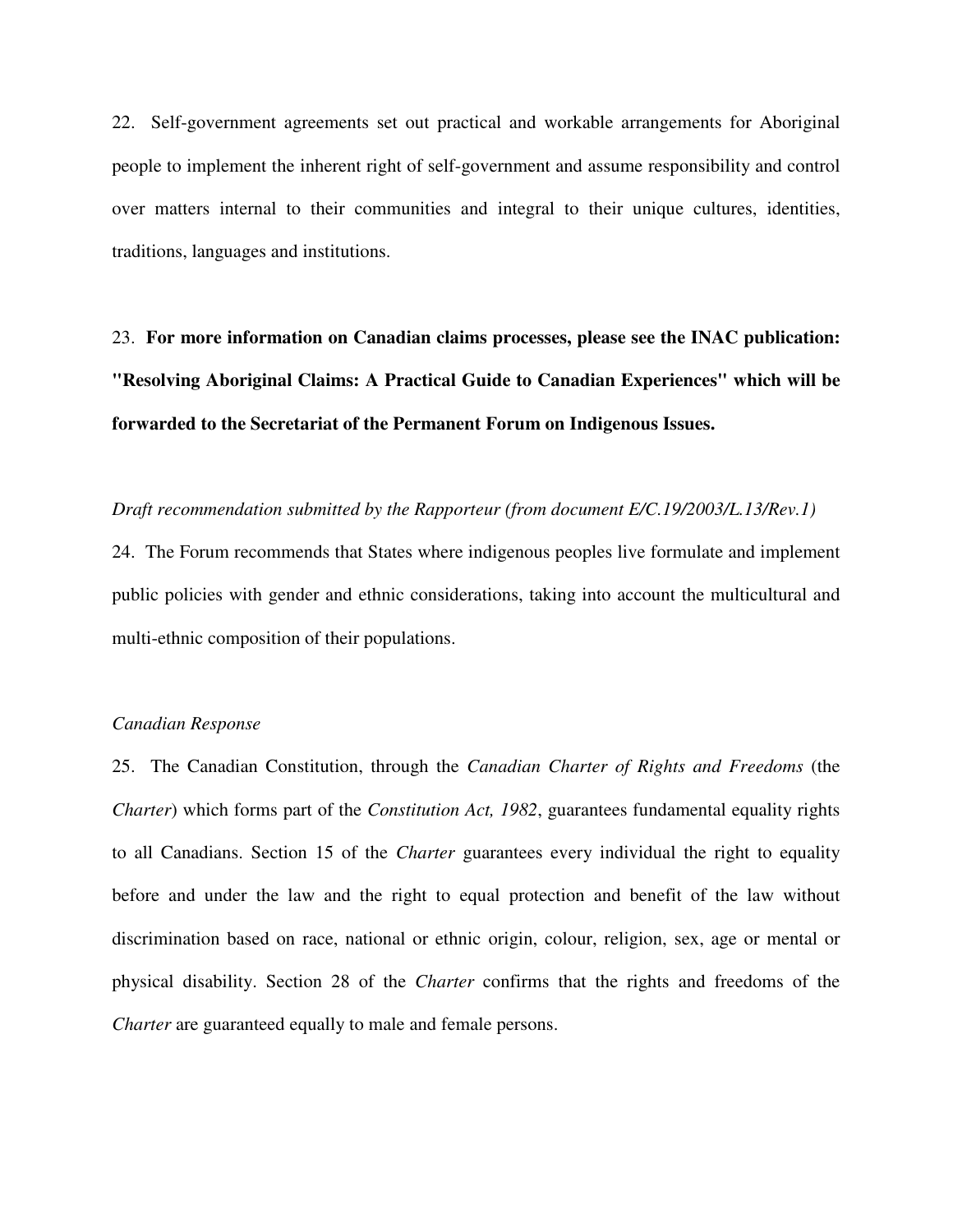26. Internationally, Canada is committed to act on its endorsement of agreements such as the *Universal Declaration of Human Rights*, the *Convention on the Elimination of All Forms of Discrimination Against Women,* and the *United Nations Declaration on Violence Against Women*.

27. The *Federal Plan for Gender Equality* was developed and then adopted in 1995 by the Government of Canada for the Beijing conference as Canada's contribution toward the goals of the *Platform for Action*. The *Federal Plan* documents some of the salient global and domestic issues to be addressed in the movement toward full equality for women and men in Canada, and highlights broad guidelines for future federal initiatives.

28. In February 1998, in response to the *Federal Plan*, the Minister of Indian Affairs and Northern Development created the Office of the Senior Advisor on Women's Issues and Gender Equality. This office is the focal point for women's issues in the department. It has the mandate to develop and implement a gender-equality analysis policy to address gender-equality issues within DIAND and as they relate to First Nation and northern partners.

29. With regard to multiculturalism, Canada's cultural, ethnic, and linguistic diversity has always defined our national fabric. French and English settlers, Aboriginal peoples, successive generations of immigrants from Asia, Europe, Africa, Latin America and elsewhere created the dynamic mix that built Canada. Thirty years ago, Canada became the first country in the world to adopt a national Multiculturalism Policy. Over the last three decades our multicultural reality has found expression in our Constitution and a variety of laws, regulations and practices. We now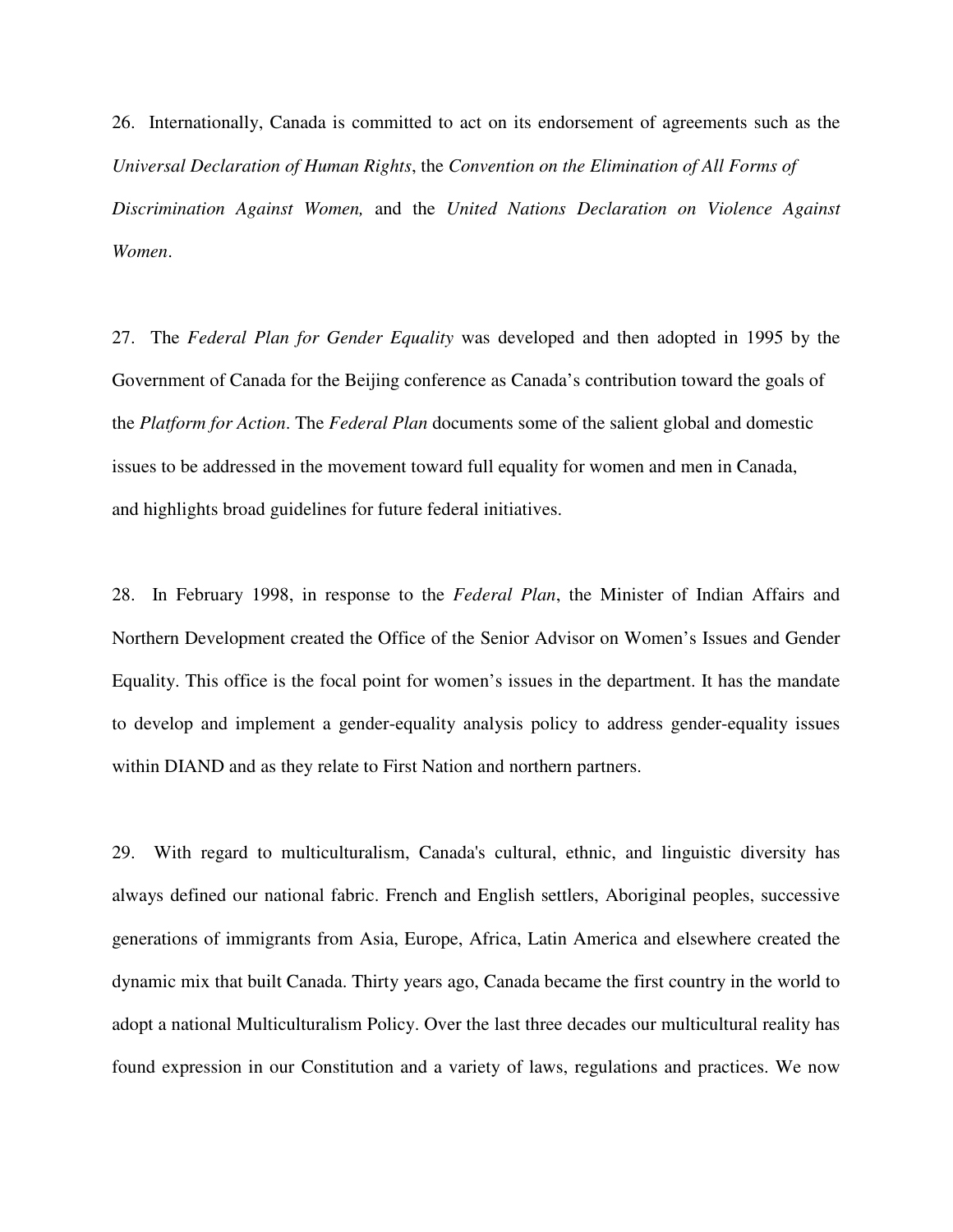have in place a legislative framework that is intended to allow our diverse population to work, live and engage in community life in a climate of respect and acceptance.

30. A fundamental goal of multiculturalism has been to build capacity for dialogue and self-expression in diverse communities. We have sought to create the conditions required to realize opportunity and enable full participation in Canadian society. These goals have been enshrined in legislation through our *Charter of Rights and Freedoms*, our *Official Languages Act* and our *Multicultural Act*.

# **Environment**

# *Draft recommendations submitted by the Rapporteur (from document E/C.19/2003/L.14)*

31. The Forum recommends that the United Nations system urge all States to ratify the Kyoto Protocol, the Bio-Safety Protocol, the Stockholm Convention on Persistent Organic Pollutants (the Conference of Parties to the Stockholm Convention should establish mechanisms for indigenous peoples to maintain an active presence at its meeting), the Rotterdam Convention on Hazardous Chemicals, the Basel Convention and its 1995 prohibition on the export of hazardous waste from the countries of the Organisation for Economic Cooperation and Development to non-member countries, and 1996 Protocol to the London Convention on marine waste deposits etc.

#### *Canadian Response*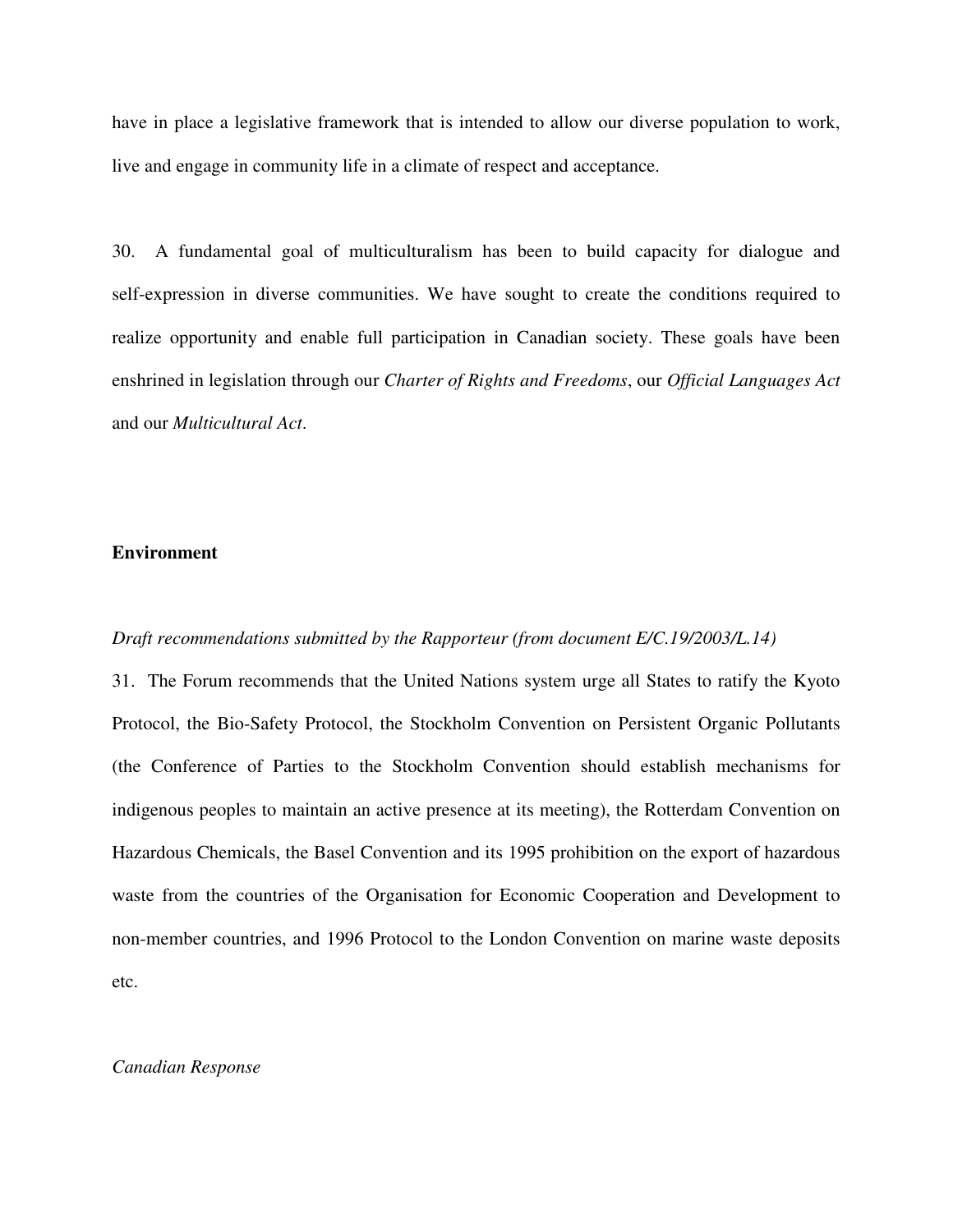32. The Canadian Government's commitment to the Kyoto Protocol and its principles are demonstrated by the following excerpt from its 2004 Speech from the Throne:

33. The Government of Canada will respect its commitments to the Kyoto accord on climate change in a way that produces long-term and enduring results while maintaining a strong and growing economy. It will do so by developing an equitable national plan, in partnership with provincial and territorial governments and other stakeholders.

34. We have begun, and we will persevere. And we will go beyond Kyoto to strengthen our environmental stewardship.

35. First, the Government will begin by putting its own house in order. It will undertake a 10-year, \$3.5 billion program to clean up contaminated sites for which the Government is responsible. And the Government of Canada will augment this with a \$500 million program of similar duration to do its part in the remediation of certain other sites, notably the Sydney tar ponds.

36. Second, the Government will intensify its commitment to clean air and clean water. We will engage the United States on trans-boundary issues and the provinces to achieve more stringent national guidelines on air and water quality. And we are committing the resources needed to ensure safe drinking water in First Nations' communities.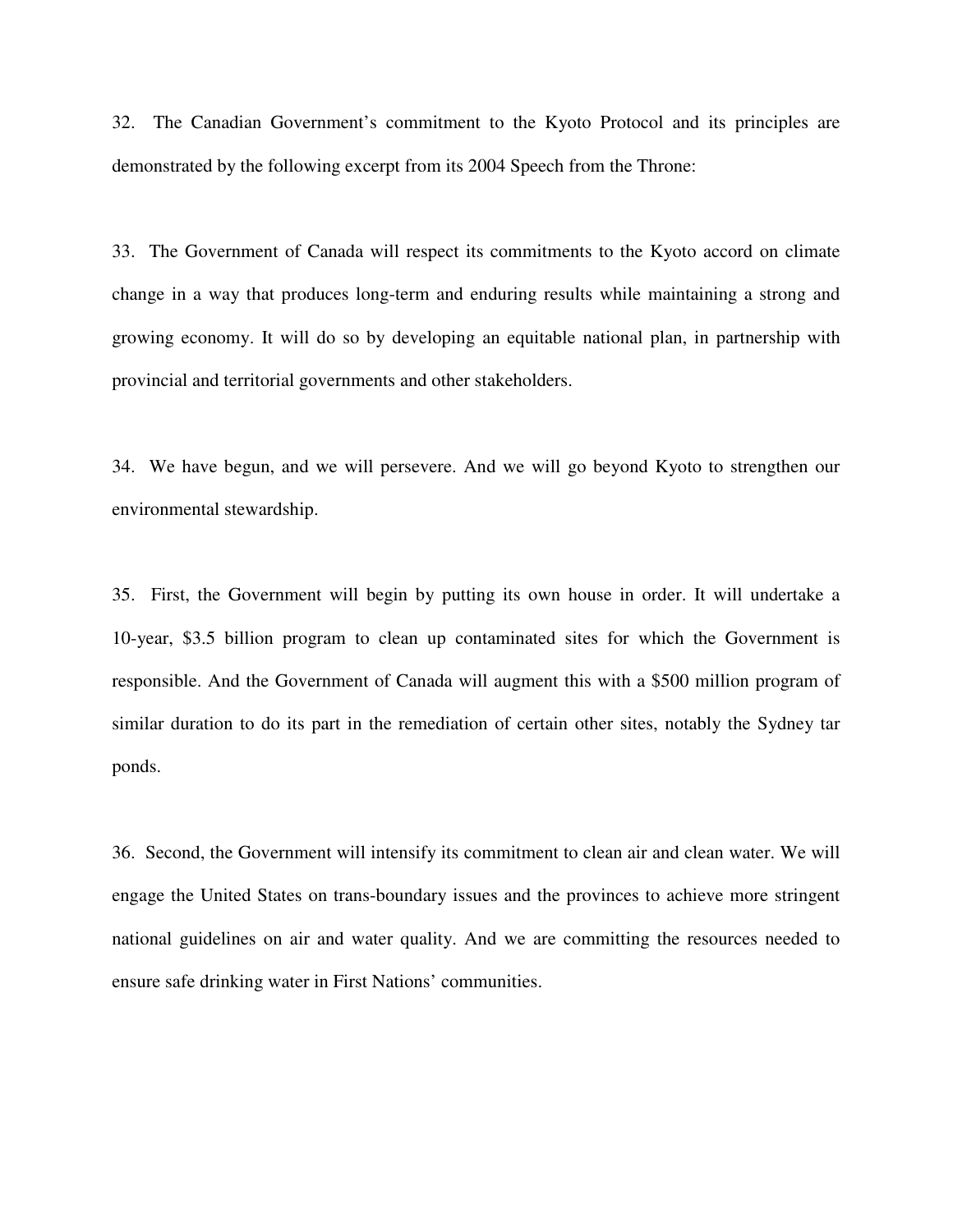37. Third, building on recommendations of the National Roundtable on the Environment and the Economy, the Government will start incorporating key indicators on clean water, clean air, and emissions reduction into its decision making.

38. Fourth, the Government will increase the resources to support innovative environmental technologies and further encourage their commercialization.

39. Fifth, we will engage Canadians directly. Our One Tonne Challenge aims to raise awareness and provide Canadians with information on how their individual consumption choices contribute to the emissions that drive climate change. The objective - the challenge - is to reduce emissions by 1,000 kilograms per person, per year. Because environmental stewardship must be everybody's responsibility.

#### *Draft recommendation submitted by the Rapporteur (from document E/C.19/2003/L.13/Rev.1)*

40. The Forum recommends that United Nations bodies, in particular the Convention on Biological Diversity, in coordination with the World Bank and UNEP, organize a workshop on protecting sacred places and ceremonial sites of indigenous peoples with a view to identifying protective mechanisms and instituting a legal framework that make cultural, environmental and social impact assessments studies mandatory and ensure the environmental accountability of economic, social and environmental projects that are proposed to be conducted on sacred sites and on lands, territories and waters traditionally occupied or used by indigenous peoples.

#### *Canadian Response*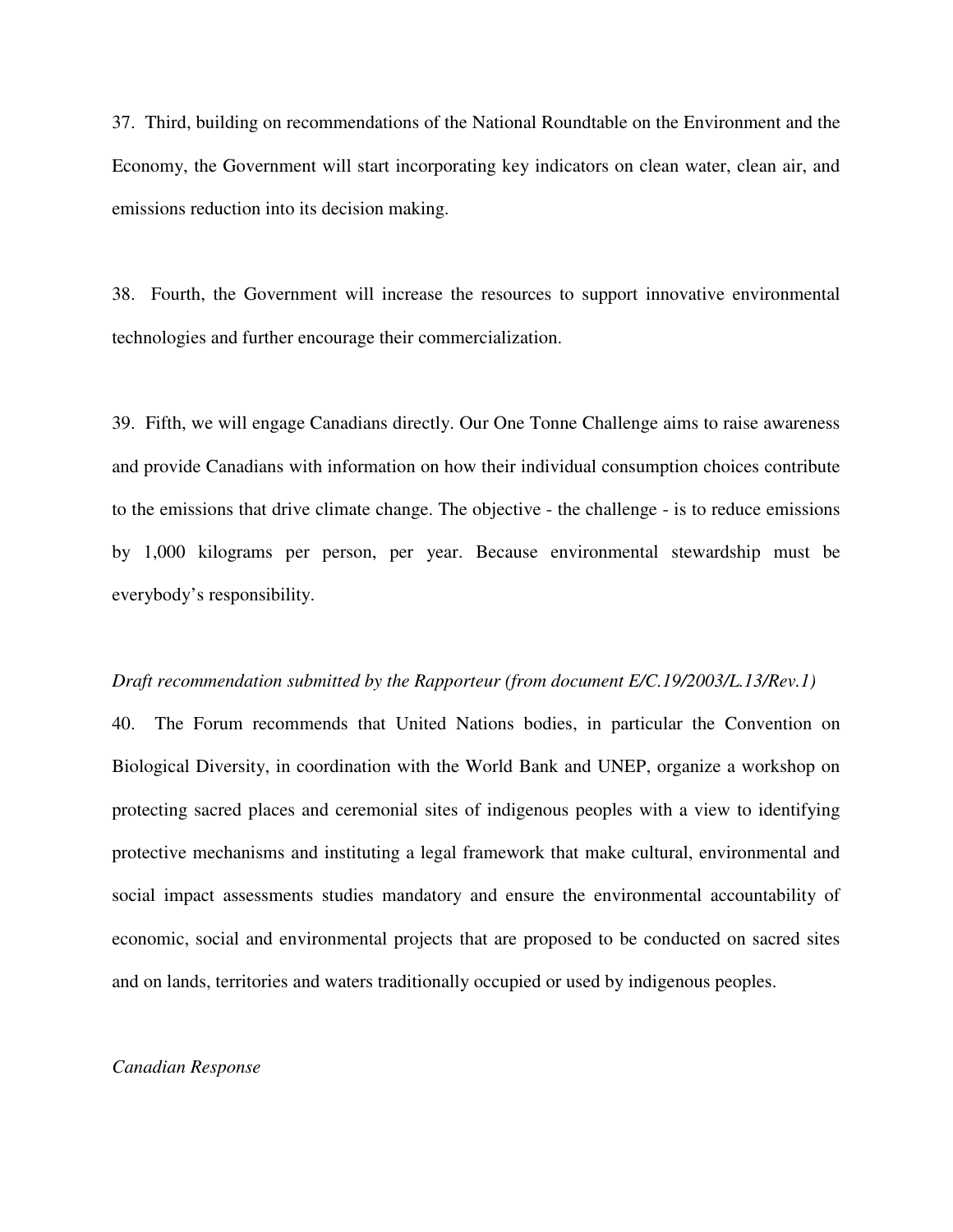41. The Ad Hoc Open-ended Inter-sessional Working Group on Article 8(j) and Related Provisions of the Convention on Biological Diversity, Third Meeting, Montreal, 8-12 December 2003 crafted "Voluntary Guidelines for the Conduct of Cultural, Environmental and Social Impact Assessment regarding Developments Proposed to Take Place on, or which are Likely to Impact on, Sacred Sites and on Lands and Waters Traditionally Occupied or Used by Indigenous and Local Communities". Canada supported these guidelines.

# **Health**

# *Draft recommendations submitted by the Rapporteur (from document E/C.19/2003/L.15)*

42. The Permanent Forum urges States to undertake and promote the expansion of their national health systems in order to provide holistic health programmes for indigenous children that incorporate preventive medical practices and family and community participation. States are urged to address the issues of malnutrition and of indigenous children victimized by poverty by adopting special measures to ensure and protect the cultivation of traditional food crops.

# *Canadian Response*

43. As a complement to the Federal/Provincial/Territorial Early Childhood Development (ECD) Agreement, the ECD Strategy for First Nations and Other Aboriginal Children was announced in October 2002. The Aboriginal ECD Strategy provides \$320 million over five years to: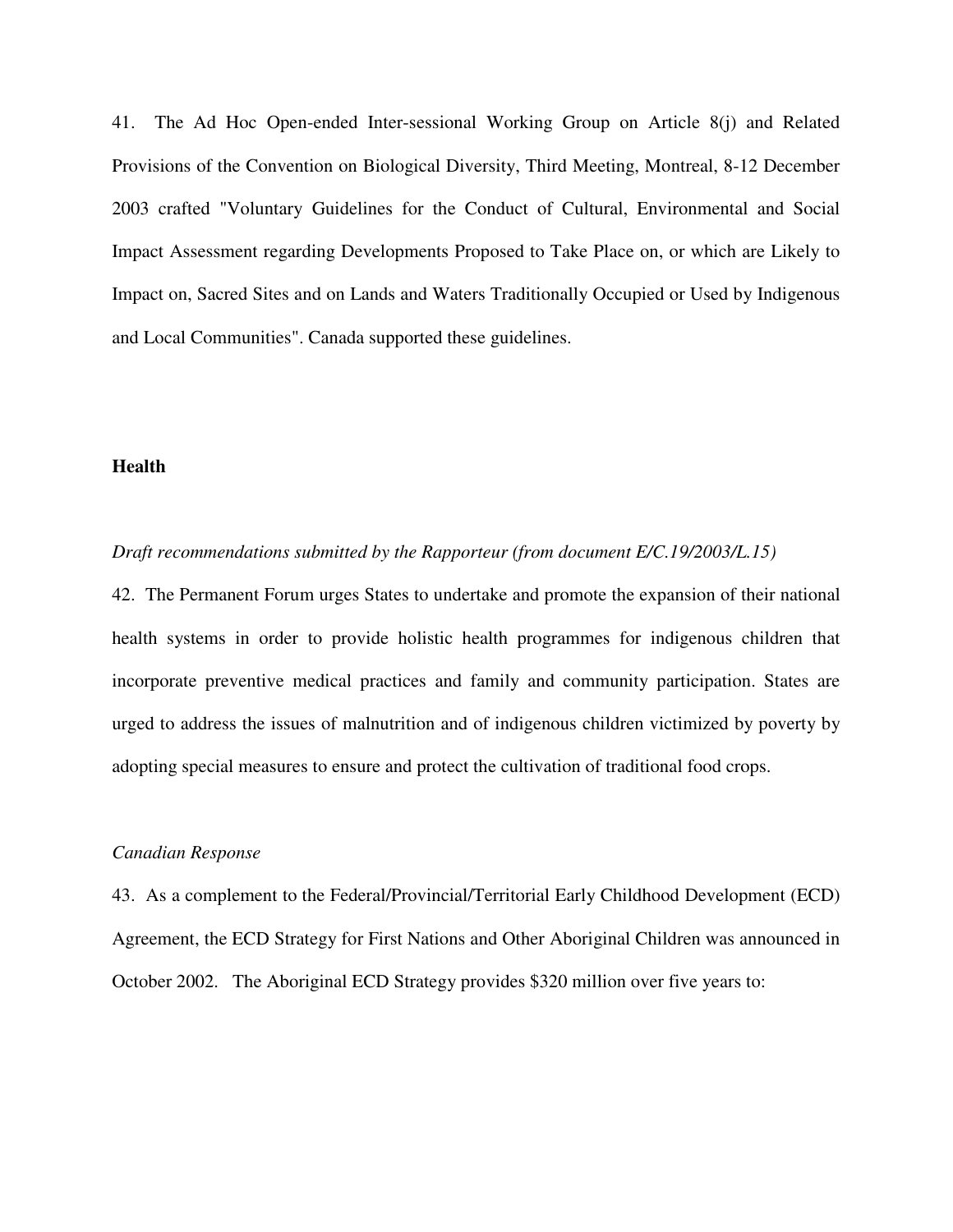- build on existing community-based programs, including Aboriginal Head Start and the First Nations and Inuit Child Care Initiative;
- further address Fetal Alcohol Syndrome/Fetal Alcohol Effects;
- build ECD capacity through the engagement of the national Aboriginal organizations and the creation of an Aboriginal ECD service providers' network;

support new measures to monitor the well-being of Aboriginal children in the development of an Aboriginal Children's Survey and the expansion of the Understanding the Early Years initiative to Aboriginal communities; and

work towards a better integrated ECD system at the federal and community levels by: conducting an environmental scan of programming and practices related to the integration of programs and services; undertaking a series of pilot projects to test different approaches to community planning and evaluation; and engaging stakeholders, including provinces, in a national dialogue.

# **Culture**

# *Draft recommendation submitted by the Rapporteur (from document E/C.19/2003/L.17)*

44. The Forum recommends that States consider constitutional and other legal reform and educational reform to recognize and respect cultural, religious and linguistic diversity and spiritual practices and to eliminate all forms of discrimination and segregation that has deepened historic inequalities.

## *Canadian Response*

45. As indicated above, with regard to multiculturalism, Canada's cultural, ethnic, and linguistic diversity has always defined our national fabric. French and English settlers, Aboriginal peoples, successive generations of immigrants from Asia, Europe, Africa, Latin America and elsewhere created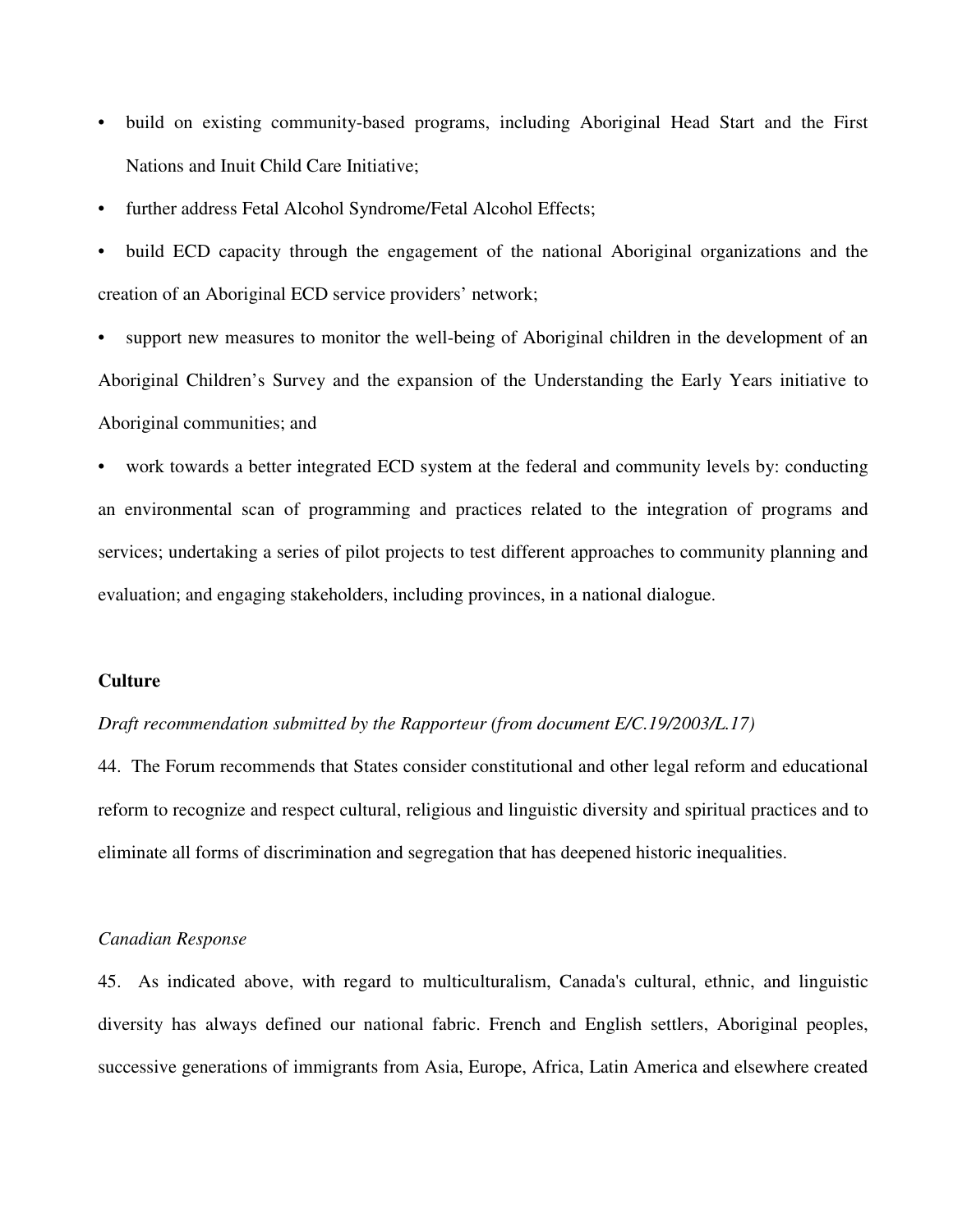the dynamic mix that built Canada. Thirty years ago, Canada became the first country in the world to adopt a national Multiculturalism Policy. Over the last three decades our multicultural reality has found expression in our Constitution and a variety of laws, regulations and practices. We now have in place a legislative framework that is intended to allow our diverse population to work, live and engage in community life in a climate of respect and acceptance.

46. A fundamental goal of multiculturalism has been to build capacity for dialogue and self-expression in diverse communities. We have sought to create the conditions required to realize opportunity and enable full participation in Canadian society. These goals have been enshrined in legislation through our *Charter of Rights and Freedoms*, our *Official Languages Act* and our *Multicultural Act*.

47. Canada also sees the Free Trade Area of the Americas (FTAA) negotiations as an important opportunity to enhance the multilateral dialogue on cultural diversity and to build support for a binding international instrument in this regard. In 2002 and 2003 Canada hosted Experts Seminars, inviting culture and trade experts from throughout the Americas to foster consistency between the culture policies and the trade policies pursued by our hemispheric partners. In October 1999 the Government of Canada announced its support for the development of a new international agreement on cultural diversity. Since that time, it has been pursuing a multifaceted approach to build an international consensus on the principles of cultural diversity in both its bilateral and multilateral trading relationships and in such fora as the International Network on Cultural Policy (INCP), UNESCO, La Francophonie, the G-8, the Summit of the Americas and the Organization of American States.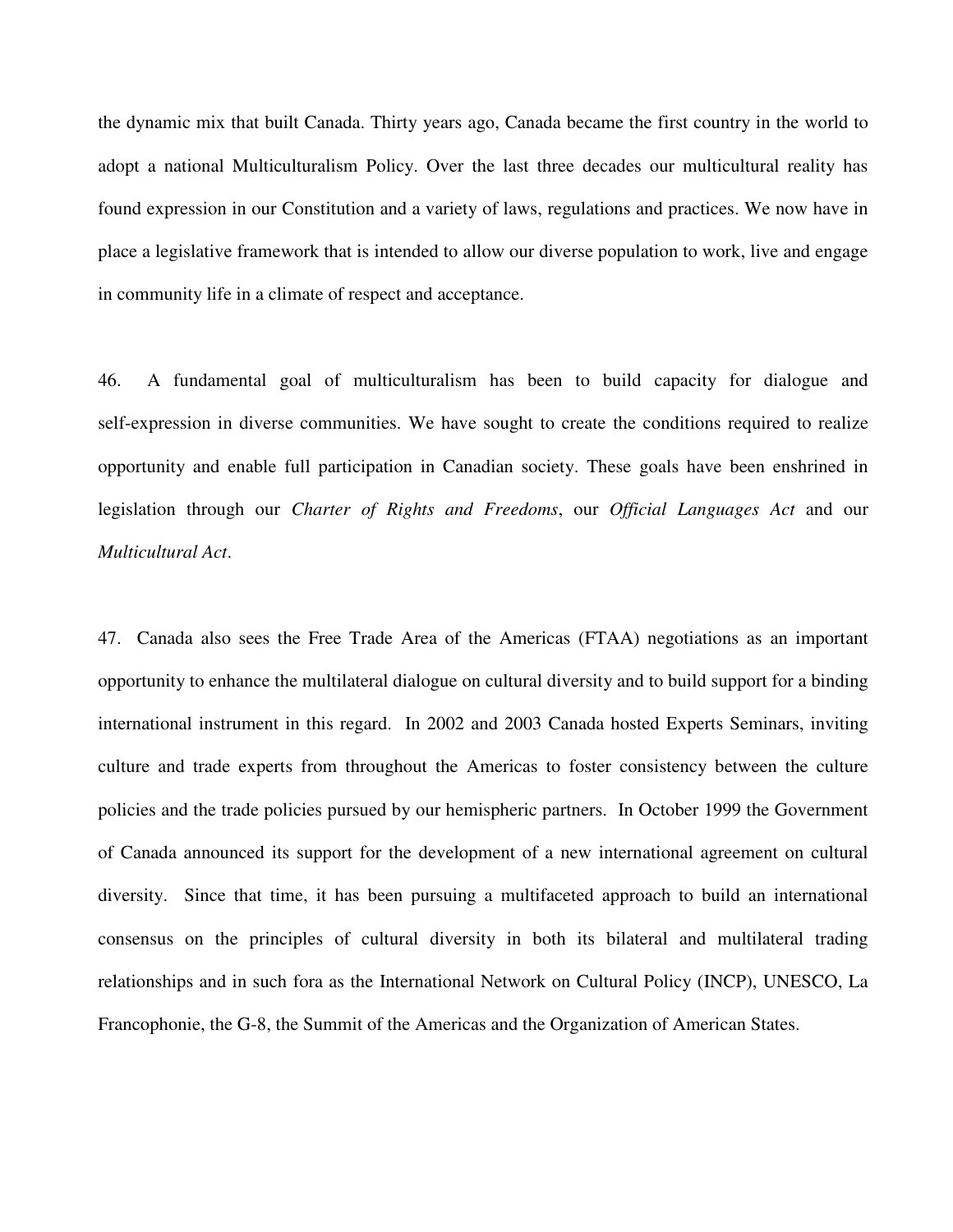# *Draft recommendation submitted by the Rapporteur (from document E/C.19/2003/L.17)*

48. The Forum recommends that Governments introduce indigenous languages in public administration in indigenous territories where feasible.

# *Canadian Response*

49. The 1993 Nunavut Land Claim Agreement led to the creation of the new territory of Nunavut, which means "our land" in Inuktitut, on April 1, 1999. One-fifth the nation's land mass, Nunavut is formed from two million square kilometres carved out of the eastern and central sections of the Northwest Territories. The population of the new territory is 85 percent Inuit. Since 1993, the Inuit, as Nunavut's majority population, have been shaping a territorial government to reflect their culture, traditions and aspirations. To meet the needs of its 28 scattered communities, the Government of Nunavut is highly decentralized with advanced communications technology playing a key role in this structure.

50. Training and development of public servants started following the implementation of the 1993 Agreement, and such programs continue to be a driving force in Nunavut's evolution to self-sufficiency. The Government of Canada committed approximately \$40 million for the recruitment and skills upgrading of Nunavut public service employees. By April 1999, about 600 Inuit had already benefited from the training programs. Inuktitut, along with English and French, is a working language of the Nunavut government.

*Draft recommendation submitted by the Rapporteur (from document E/C.19/2003/L.17)*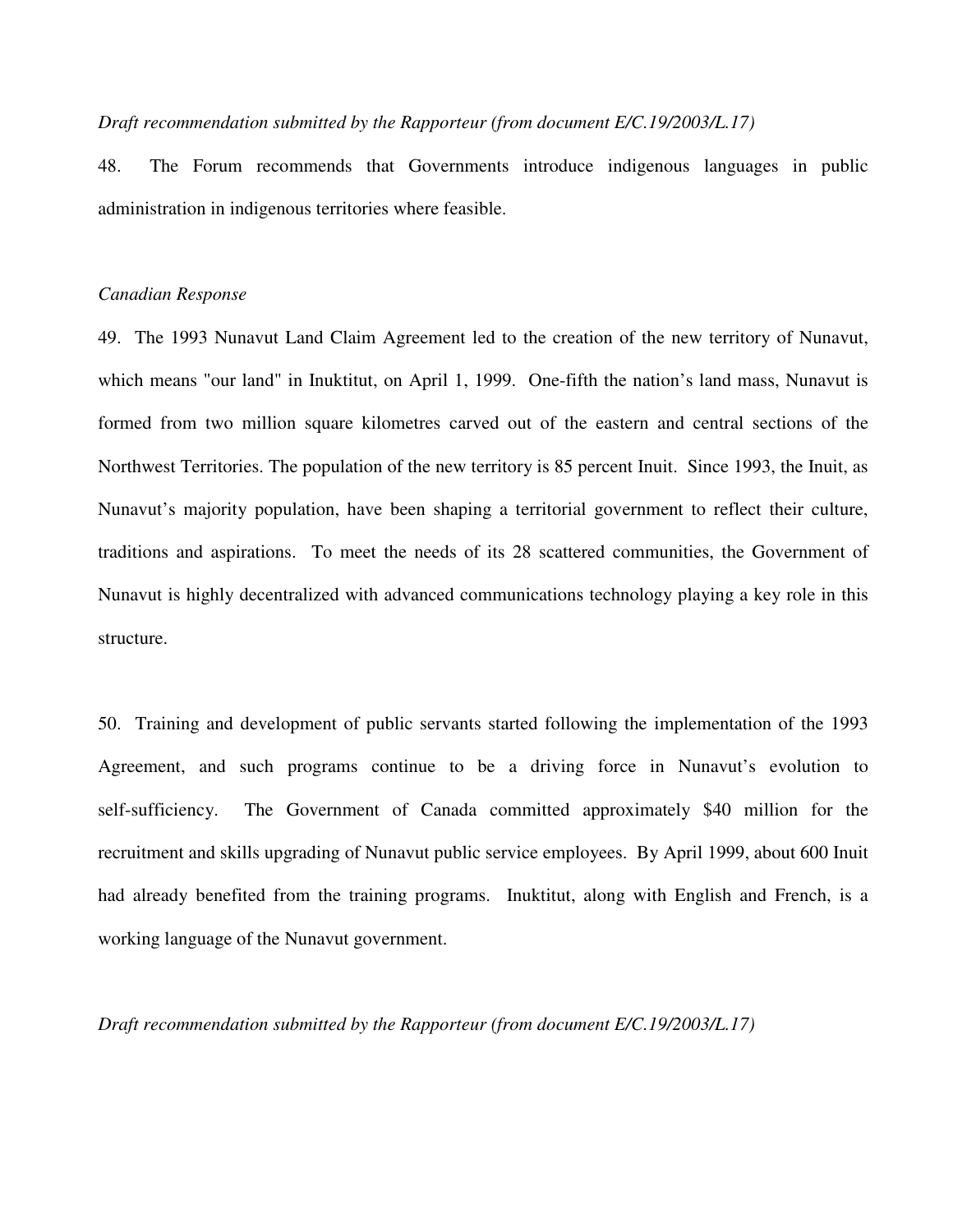51. The Forum recommends that Governments and the United Nations system, through its country presences, support indigenous media and promote the engagement of indigenous youth in indigenous programmes.

#### *Canadian Response*

52. For 20 years, Aboriginal broadcasters have provided audiences in remote, rural and Arctic communities across Canada a unique native-language public radio and television service.

53. The Northern Native Broadcast Access Program (NNBAP) has been in operation since March 1983, with the purpose of supporting the production and distribution of relevant Aboriginal programming to Northern Native people. The program funds 13 Aboriginal communications societies, which serve over 250,000 Aboriginal people (status/non-status Indian, Inuit and Métis) living in northern regions of Canada.

54. The Northern Distribution Program (NDP) provides funding for the operation of a northern satellite distribution system to deliver a combination of northern and Aboriginal programming to 96 communities. The Aboriginal Peoples Television Network (APTN) is the sole recipient of funding under the program, and operates a national television network providing Aboriginal programming in English, French and 17 Aboriginal languages.

# *Draft recommendation submitted by the Rapporteur (from document E/C.19/2003/L.17)*

55. The Forum recommends that the Economic and Social Council, States and the United Nations system promote the co-administration of archaeological sites which are administered by States in order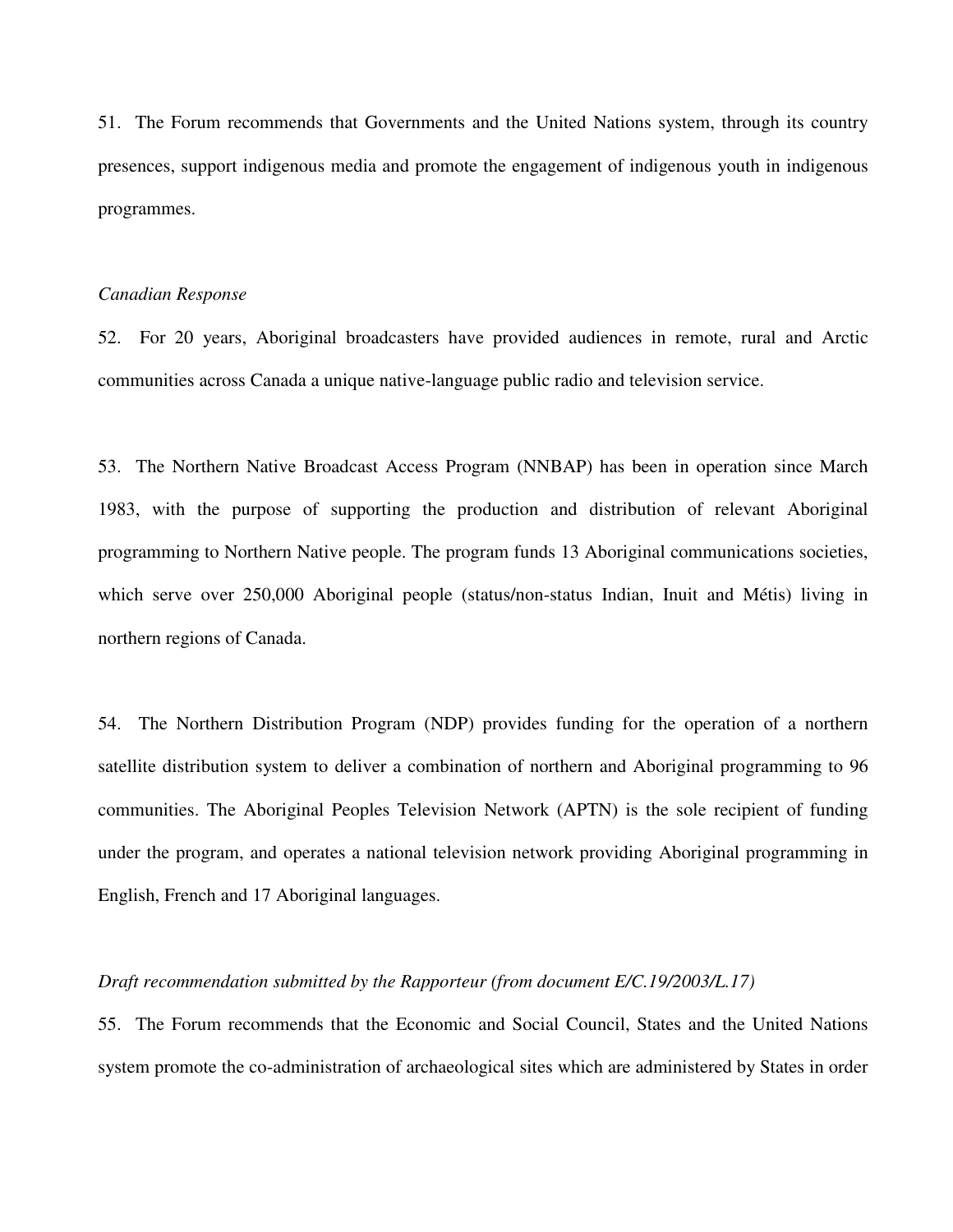to contribute to the care, preservation and conservation of those sites and to facilitate processes of development of indigenous peoples.

# *Canadian Response*

56. In Comprehensive Claims negotiations, an Aboriginal group may consider it important to preserve sites that have been traditionally significant to them for cultural or spiritual reasons. These sites may include fish camps, trading posts, old missions, and historical and burial sites. For some Aboriginal peoples, archeological evidence such as moose and caribou skin clothing, stone axes and other tools that were used by their ancestors may also have a spiritual value. Such sites could be included within land claims settlements, or turned into parks to be co-managed by the indigenous group in question and the provincial or federal government. Such issues are open to negotiation.

# **Education**

# *Draft recommendations submitted by the Rapporteur (from document E/C.19/2003/L.18)*

57. The Forum recommends that concerned State Government conduct workshops, training courses and other programs for indigenous peoples, on a regular basis, to enhance their interest in the cultural diversity of the world and thus increase awareness about preserving distinct indigenous peoples' culture.

58. The Forum recommends the creation and/or consolidation of academic institutions to train indigenous leaders of the world and urges public and private universities to develop curricula on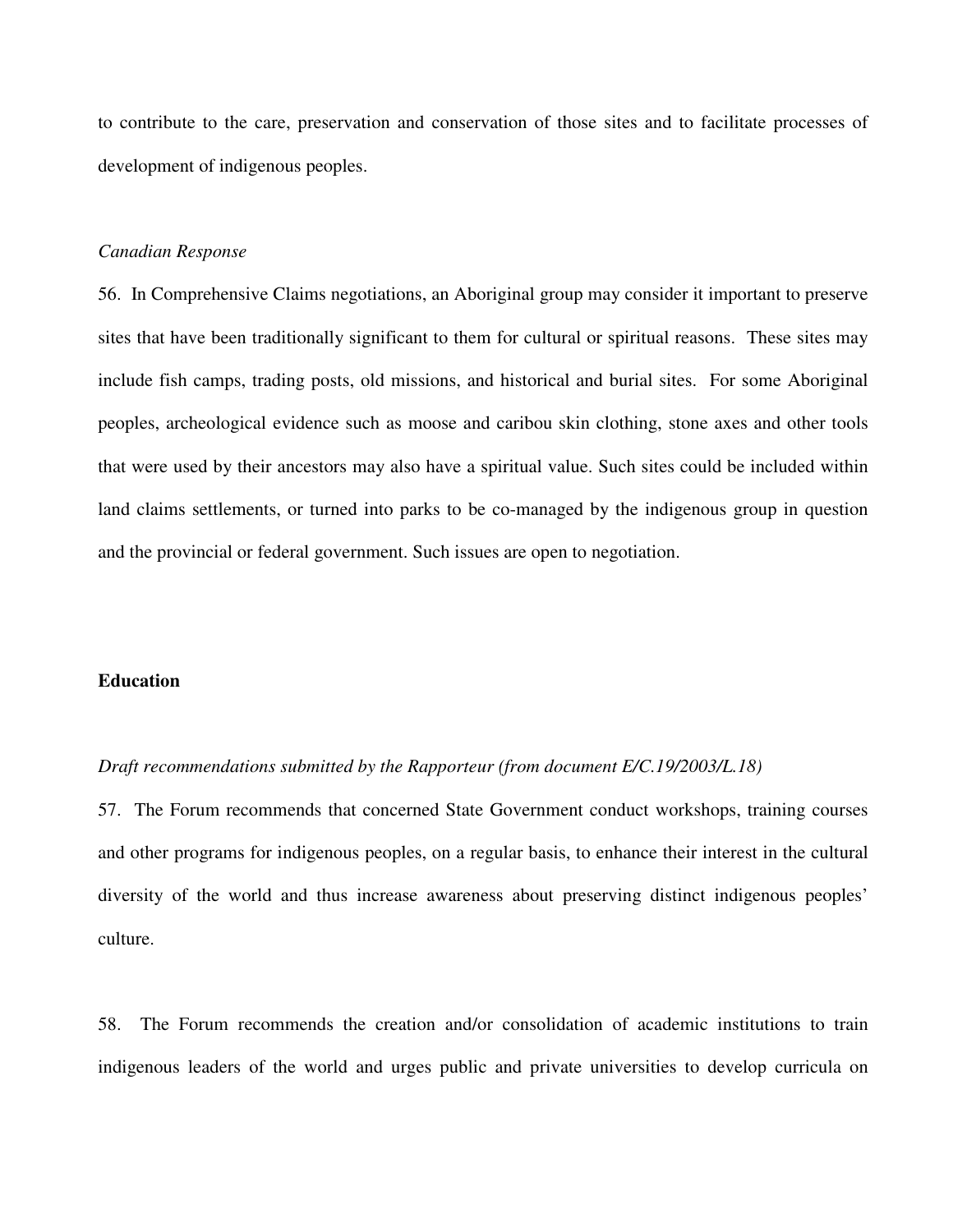indigenous peoples. The Forum furthermore exhorts the presidents of universities to promote review of their teaching and research programmes with the objective of valuing and recognizing indigenous and inter-cultural education, and strengthening technical cooperation and the exchange of experience for the training of indigenous professionals.

59. The Forum recommends that States reduce the rates of illiteracy, lack of schooling, truancy and dropouts and raise the rates of completed primary education through literacy campaigns and the design of indigenous, bilingual, inter-cultural educative and extramural models in the States where indigenous peoples live.

# *Canadian Response*

60. Education is an essential factor for ensuring strong First Nation and Inuit individuals, communities and economies. Research indicates that the single biggest and most important opportunity to provide a quality of life comparable to other Canadians is through investing in education. For example, according to the Human Development Index almost 60 percent of improvements in First Nation's quality of life between 1991 and 2001 can be directly attributed to education.

61. Education is a powerful enabler because it is an essential building block for economic development and good governance. It is through education that First Nation and Inuit learners acquire the necessary skills and knowledge to fully participate in the wage economy, and to develop the professionalism, expertise and leadership necessary for effective community development and governance.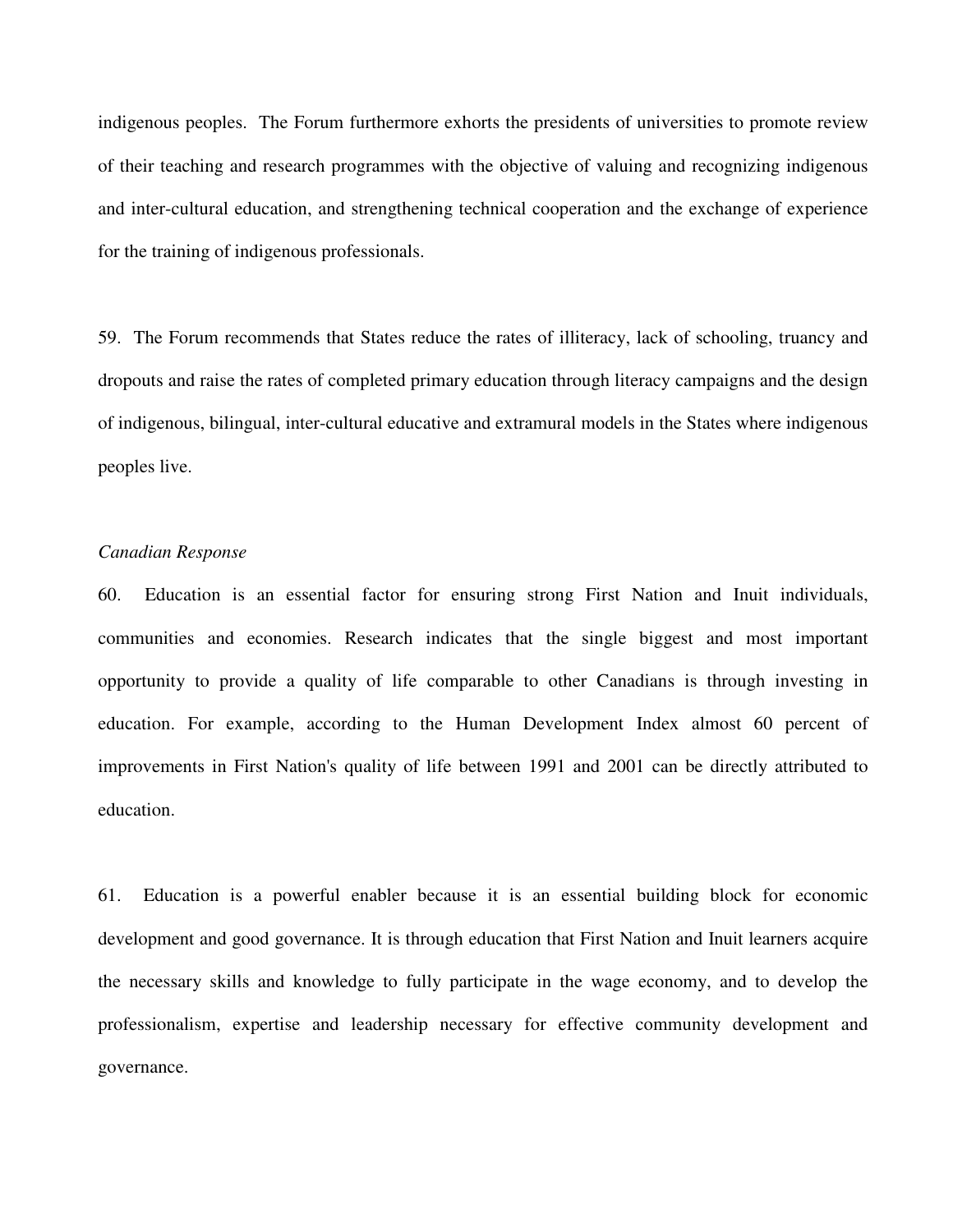62. First Nation and Inuit learners are part of the larger overall Canadian trend of increasing educational attainment. Twenty years ago, there were only several hundred First Nations/Inuit individuals with post-secondary degrees in all of Canada. Now there are over 30,000 First Nation/Inuit degree holders. The increase in attainment has been parallelled, and is supported, by an increase in First Nation control of the delivery of education to First Nation children living on reserve. For example, the number of First Nation schools increased by 40 percent from 353 in 1992-1993 to 496 in 2002-2003.

63. Notwithstanding the gains that have been made, an unacceptable gap in educational attainment exists between First Nation and Inuit people and other Canadians. The Government of Canada is working collaboratively with First Nations, Inuit, provincial governments and other stakeholders to narrow the gap and ensure First Nations and Inuit children have the same educational opportunities that other Canadians enjoy. Towards this objective, Indian and Northern Affairs Canada is supporting First Nations and Inuit to provide a high-quality, culturally relevant education; and, further enhancing Indian Control over Indian Education by increasing First Nation capacity, decision-making, participation and control of education by expanding and accelerating the development of regional First Nation education organizations.

64. In 2002, INAC's Minister established the National Working Group on Education. The mandate of the 15 Aboriginal members of the Working Group was to research and provide advice to the Minister on how, in partnership with First Nations, INAC can better foster excellence in First Nation education,